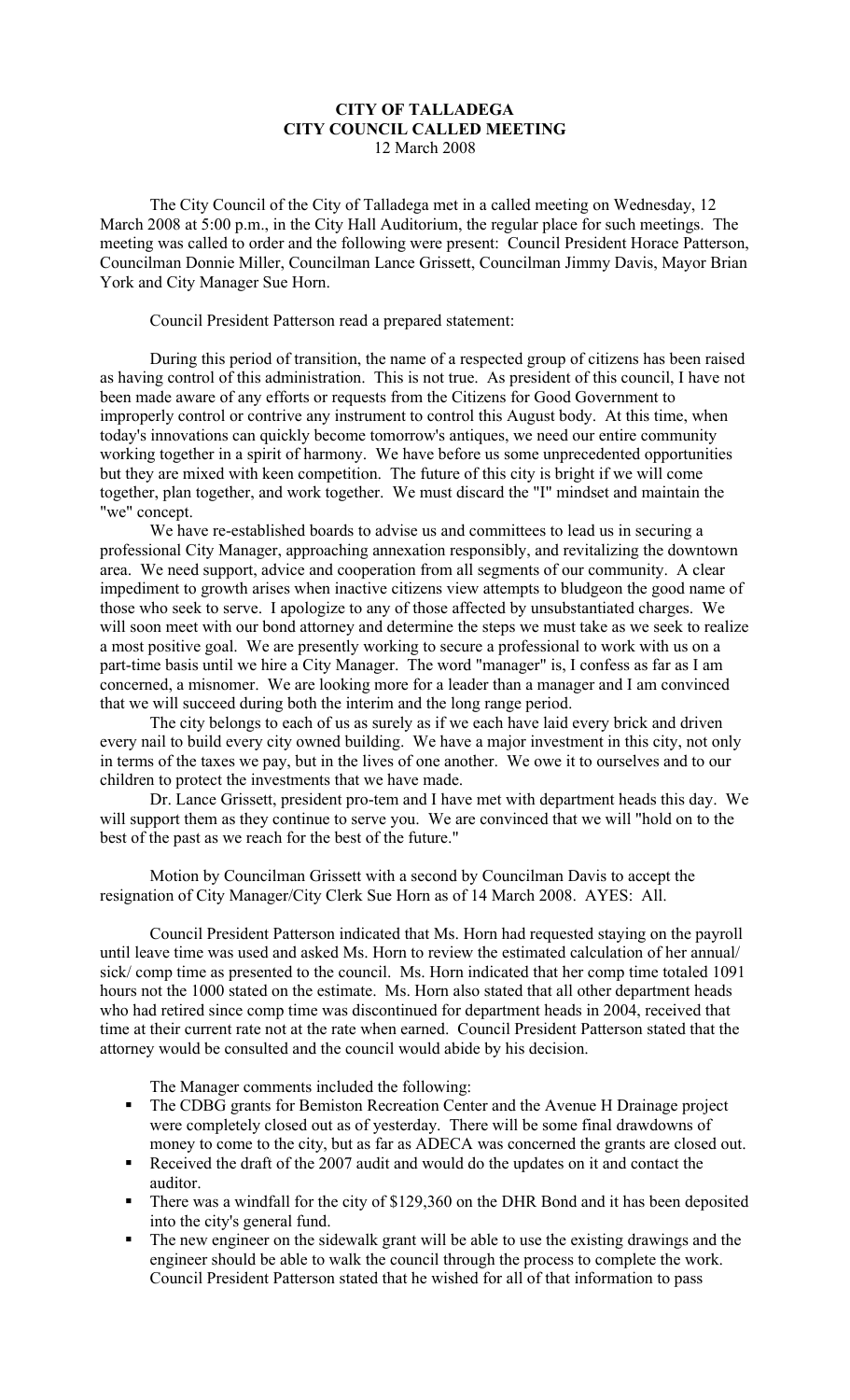through the Finance Department. Mr. Swinford, Public Works Department Head, will also be there to handle discussion with ALDOT and the engineers. The sidewalks included one side of the street from Jemison Park to Haynes Street.

Recommendation to relinquish the Caboose Grant.

Motion by Councilman Davis with a second by Councilman Grissett to relinquish the Caboose grant. AYES: All.

If the decision is made to make Heritage Hall Commission a separate entity instead of a department of the City an ordinance will have to be prepared. Councilman Davis indicated that he had spoken with the Heritage Hall employees and that they wish to remain a separate entity.

Motion by Councilman Davis with a second by Councilman Grissett to prepare an ordinance to make Heritage Hall Commission a separate entity. AYES: All.

- Would get the information to the attorneys to prepare the ordinance for Heritage Hall Commission.
- Council needs to obtain signed agency contracts for fiscal year 2008.
- Would inform the council of certain personnel issues under separate cover before leaving.
- Had the final interview with the Department of Labor and the city was cited for 14 violations, all involving minors working too many hours. The city will receive an assessment letter and there will be a penalty of some sort. Council President Patterson indicated that the letter should be sent to Cathy Fuller when it arrived.
- **Meeting tomorrow with Ellen Austin from the East Alabama Planning and Development** Commission concerning grant application.
- The Council President and the Mayor of the City of Waldo have requested that the city take over their water system. Council President Patterson requested that the Water Department liaison, Councilman Grissett, work with the Water Department Head to bring ideas on the matter to the council. Department Head James Brasher indicated that he had seen rudimentary drawings and a base assessment of the Waldo water system.
- Discussed briefly the Honda Bond issue and its restrictions. Council President Patterson indicated that the council would work with the attorneys on this matter.
- Discussed Mt. Olive branch well pump telemetry project and wanted a determination as to whether it had to be bid.
- Wished to make a public Thank You to all our employees. "It's been great working with you. I have enjoyed some good times and survived some bad times."

Council President Patterson wished Ms. Horn and her family the very best.

## **Ordinance # 1636 lease agreement with North American Testing Company for property at the Talladega Municipal Airport.**

Motion by Councilman Grissett with a second by Councilman Davis for immediate consideration of Ordinance #1636. Roll Call. AYES: All.

Motion by Councilman Grissett with a second by Councilman Miller for reading of the heading only of Ordinance #1636. Roll Call. AYES: All.

## **An Ordinance declaring certain municipal property surplus and not needed for public purposes and approving and ratifying lease agreement with North American Testing Company, a corporation, for municipal property located at the Talladega Municipal Airport.**

Motion by Councilman Grissett with a second by Councilman Miller for adoption of Ordinance # 1636. Roll Call. AYES: All.

Councilman Grissett stated that he had spoken with Bill Curtis at East Alabama Regional Planning and Commission about recommendations for a temporary part-time manager. Council President Patterson indicated that he had contacted the League of Municipalities to also make recommendations for a temporary part-time manager to work with the city a couple of days a